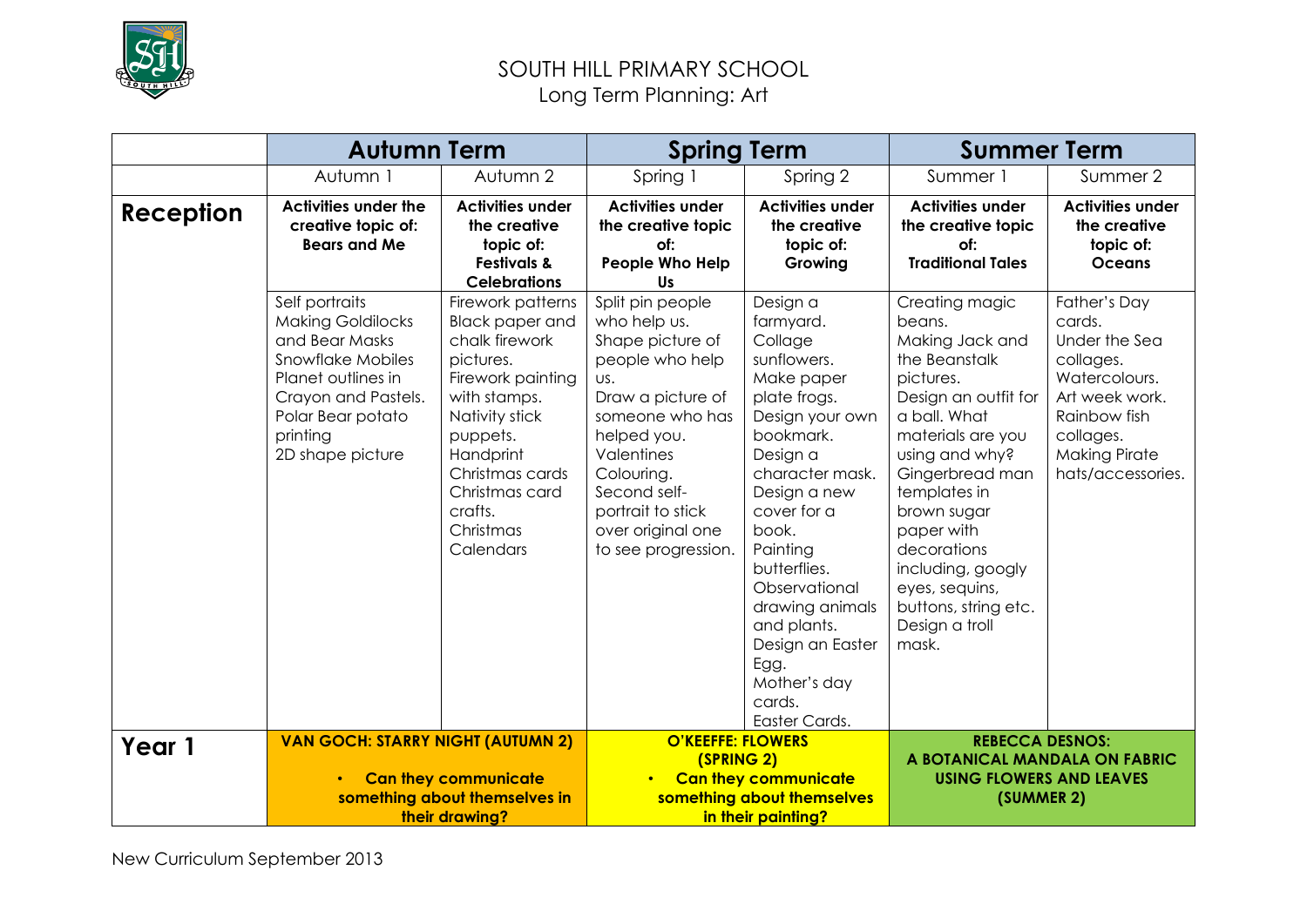

### Long Term Planning: Art

|                   |                                                                                                                                                                                                                                                                                                                                                                                           | LUITY TUTTITTI TUTTITTIY, 7 11 1                                                                                                                                                                                                                                                                                                                                                                                                                                                                                                                                                                                                                                                                                                                                                                                                          |                                                                                                                                                                                               |
|-------------------|-------------------------------------------------------------------------------------------------------------------------------------------------------------------------------------------------------------------------------------------------------------------------------------------------------------------------------------------------------------------------------------------|-------------------------------------------------------------------------------------------------------------------------------------------------------------------------------------------------------------------------------------------------------------------------------------------------------------------------------------------------------------------------------------------------------------------------------------------------------------------------------------------------------------------------------------------------------------------------------------------------------------------------------------------------------------------------------------------------------------------------------------------------------------------------------------------------------------------------------------------|-----------------------------------------------------------------------------------------------------------------------------------------------------------------------------------------------|
|                   | Can they create moods in their<br>$\bullet$<br>drawings?<br>Can they draw using pencil and<br>$\bullet$<br>crayons?<br>Can they name the primary and<br>$\bullet$<br>secondary colours?<br><b>Can they ask sensible questions</b><br>$\bullet$<br>about a piece of art?<br>Can they draw lines of different<br>$\bullet$<br>shapes and thickness using two<br>different grades of pencil? | • Can they create moods in<br>their paintings?<br>• Can they choose to use thick<br>and thin brushes as<br>appropriate?<br>Can they paint a picture of<br>something they can see?<br><b>USE 'IT' TO RECREATE A PICTURE -</b><br><b>TAUGHT IN ICT</b><br>Can they use a simple<br>painting program to create a<br>picture?<br>Can they use tools like fill and<br>$\bullet$<br>brushes in a painting<br>package?<br>Can they go back and<br>change their picture?<br><b>OWEN MANN: CLAY POTTERY FLOWER</b><br>Can they add texture by using<br>$\bullet$<br>tools?<br>Can they make different kinds<br>$\bullet$<br>of shapes?<br>Can they cut, roll and coil<br>materials such as clay, dough<br>or plasticine?<br>Can they describe what they<br>$\bullet$<br>can see and like in the work<br>of another artist/craft<br>maker/designer? | Can they print with sponges,<br>vegetables and fruit?<br>Can they print onto paper and<br>textile?<br>Can they design their own<br>printing block?<br>Can they create a repeating<br>pattern? |
| Year <sub>2</sub> | <b>MAKING SHAPE PICTURES IN THE STYLE</b><br><b>OF MONDRIAN (Autumn1)</b><br><b>Colour Mixing &amp; Use of IT:</b><br>Link Artist:                                                                                                                                                                                                                                                        | <b>MAKING CLAY POTS (Spring 2)</b><br><b>3D sculpture</b><br><b>COVERED IN SCIENCE</b>                                                                                                                                                                                                                                                                                                                                                                                                                                                                                                                                                                                                                                                                                                                                                    | SELF PORTRAITS AND LEAF PRINTING<br>(Summer 1)<br><b>Printing, Drawing, Use of ICT</b><br>Link artist:<br><b>Andy Warhol</b>                                                                  |
|                   |                                                                                                                                                                                                                                                                                                                                                                                           |                                                                                                                                                                                                                                                                                                                                                                                                                                                                                                                                                                                                                                                                                                                                                                                                                                           |                                                                                                                                                                                               |

New Curriculum September 2013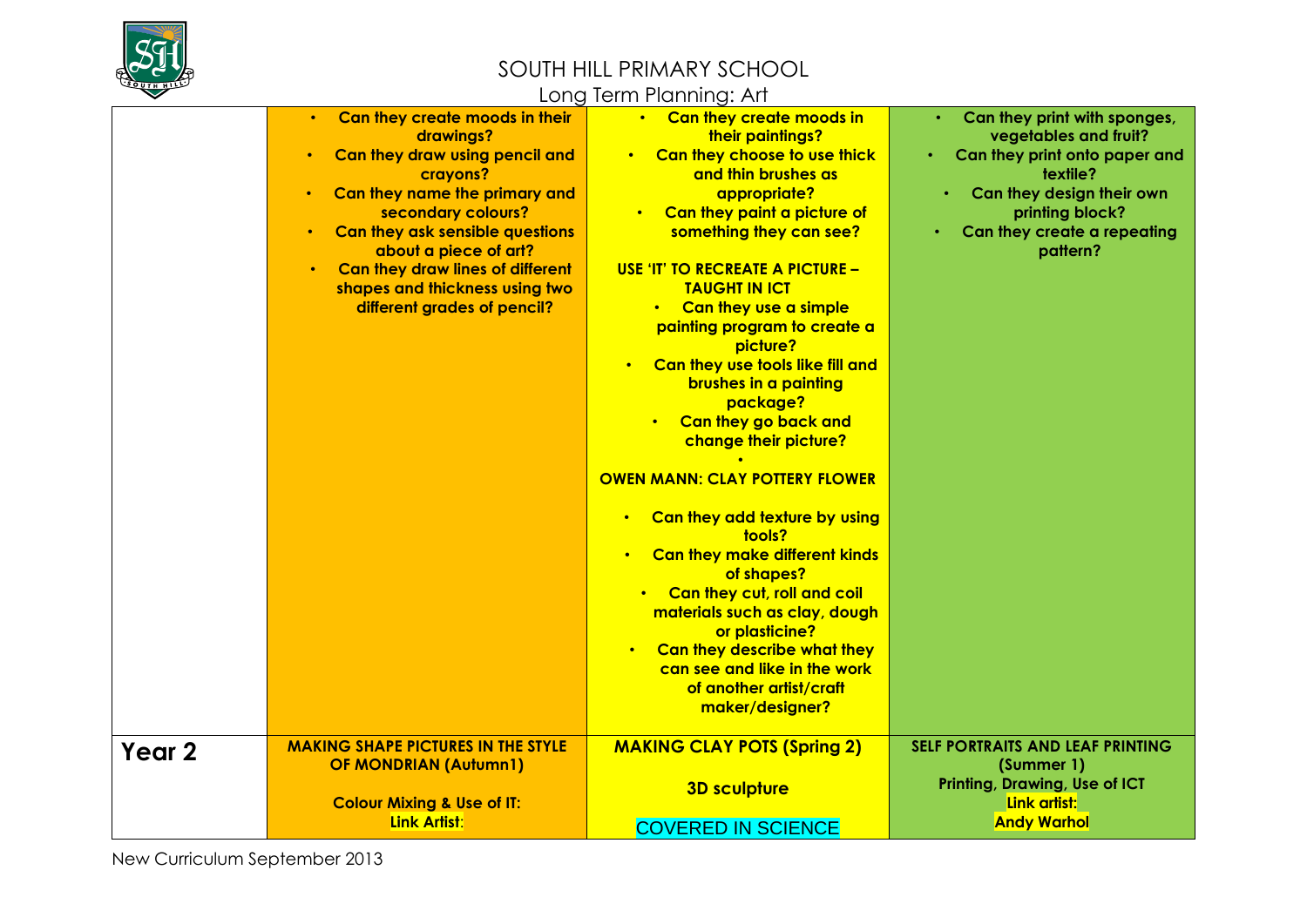

#### Long Term Planning: Art

| <b>Piet Mondrian</b> |
|----------------------|
|----------------------|

•Can they mix paint to create all the secondary colours? •Can they mix and match colours, predict outcomes? •Can they mix their own brown? •Can they make tints by adding white? •Can they make tones by adding black?

#### **CHRISTMAS CARDS AND CALENDARS (Autumn 2)**

#### **Drawing,Painting & Collage:**

•Can they create individual and group collages? •Can they use different kinds of materials on their collage and explain why they have chosen them? •Can they use repeated patterns in their collage? •Can they create a picture independently? •Can they use simple IT mark-making tools, e.g. brush and pen tools? •Can they edit their own work?

•Can they make a clay pot? •Can they join two finger pots together? •Can they add line and shape to their work?

•Can they use charcoal, pencil and pastels?

•Can they show patterns and texture in their drawings? •Can they use a viewfinder to focus on a specific part of an artefact before drawing it? •Can they create a print using pressing, rolling, rubbing and stamping?•Can they create a print like a desianer? •Can they take different photographs of themselves displaying different moods? •Can they change their

•Can they use three different grades of pencil in their drawing (4B, 8B,

HB)?

photographic images on a computer?

#### **MAKE A PICNIC BLANKET (Summer 2)**

**Textiles**: **materials and construction**

•Can they begin to demonstrate their ideas through photographs and in their sketch books? •Can they set out their ideas, using 'annotation' in their sketch books? •Do they keep notes in their sketch books as to how they have changed their work?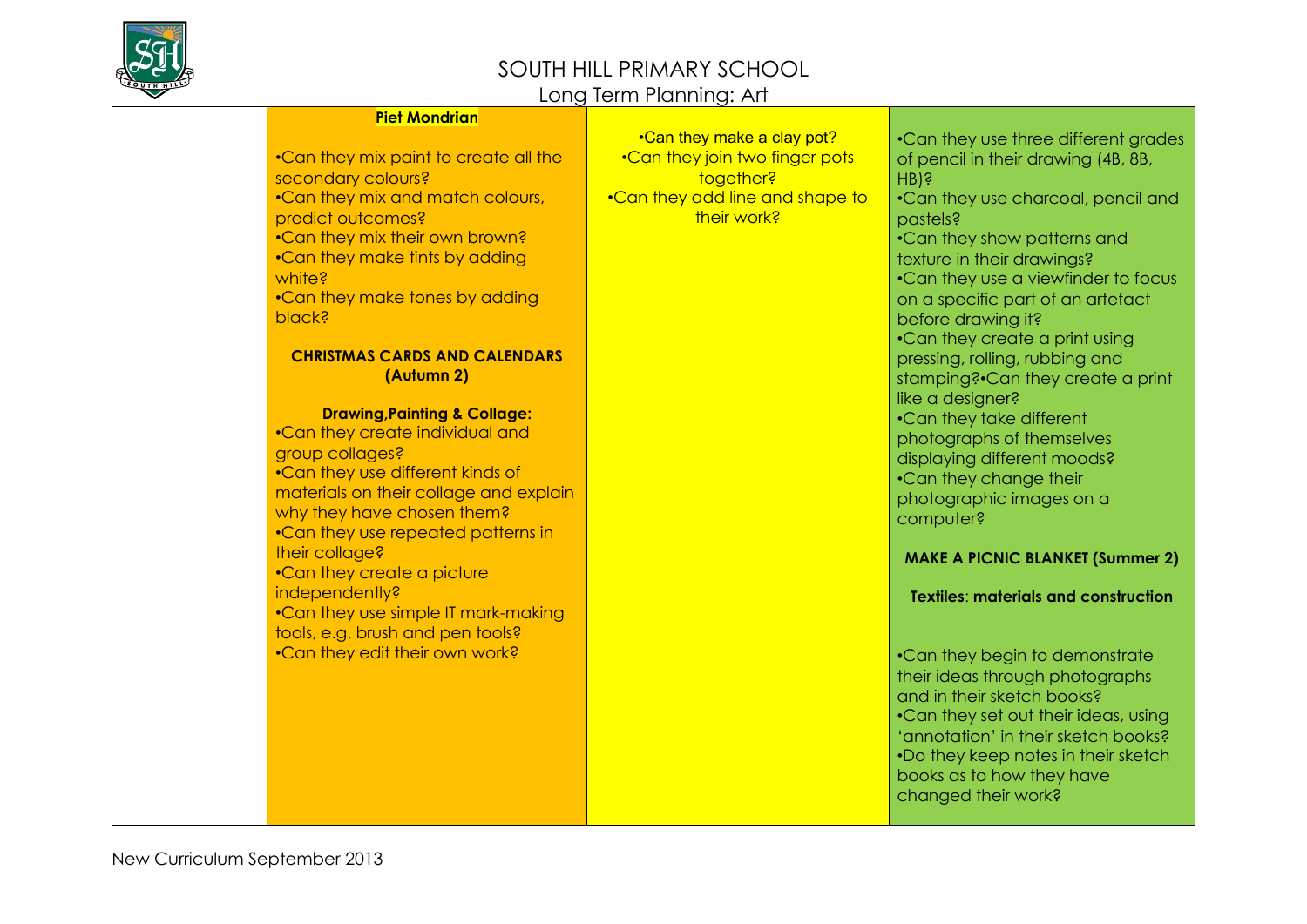

#### SOUTH HILL PRIMARY SCHOOL Long Term Planning: Art

| ▽      |                                                                                                                                                                                                                                                                                                                                                                                                                                                                                                                                                                                                                                                                                                                                                                                                                                                                                                                                                                                                                                                                                                                                                                                                                                                                                            | Long Term Planning: Art                                                                                                                                                                                                                                                                                                                                                                                                                                                                                                                                                                                                                                                                                                                                                                                                                                                                 |                                                                                                                                                                                                                                                                                                                                                                                                                                                                                                                                                                                                                                                                                                                                                        |
|--------|--------------------------------------------------------------------------------------------------------------------------------------------------------------------------------------------------------------------------------------------------------------------------------------------------------------------------------------------------------------------------------------------------------------------------------------------------------------------------------------------------------------------------------------------------------------------------------------------------------------------------------------------------------------------------------------------------------------------------------------------------------------------------------------------------------------------------------------------------------------------------------------------------------------------------------------------------------------------------------------------------------------------------------------------------------------------------------------------------------------------------------------------------------------------------------------------------------------------------------------------------------------------------------------------|-----------------------------------------------------------------------------------------------------------------------------------------------------------------------------------------------------------------------------------------------------------------------------------------------------------------------------------------------------------------------------------------------------------------------------------------------------------------------------------------------------------------------------------------------------------------------------------------------------------------------------------------------------------------------------------------------------------------------------------------------------------------------------------------------------------------------------------------------------------------------------------------|--------------------------------------------------------------------------------------------------------------------------------------------------------------------------------------------------------------------------------------------------------------------------------------------------------------------------------------------------------------------------------------------------------------------------------------------------------------------------------------------------------------------------------------------------------------------------------------------------------------------------------------------------------------------------------------------------------------------------------------------------------|
| Year 3 | How was life different for a Stone Age<br>person?                                                                                                                                                                                                                                                                                                                                                                                                                                                                                                                                                                                                                                                                                                                                                                                                                                                                                                                                                                                                                                                                                                                                                                                                                                          | What is a (natural) disaster?                                                                                                                                                                                                                                                                                                                                                                                                                                                                                                                                                                                                                                                                                                                                                                                                                                                           | Who would live in a place like this?                                                                                                                                                                                                                                                                                                                                                                                                                                                                                                                                                                                                                                                                                                                   |
|        | <b>ART - Drawing Sketching/Charcoal Animals</b><br>from the Stone Age<br><b>Link: Quentin Blake</b><br>• To show facial expressions in<br>drawings<br>To use sketches to produce a final<br>$\bullet$<br>piece of work<br>To write an explanation of their<br>$\bullet$<br>sketch in notes<br>To use different grades of pencil to<br>shade, to show different tones and<br>textures<br>To explore work from other periods<br>$\bullet$<br>of time<br>Is a Pirate's life for me?<br>ART - Collage of a pirate boat scene.<br>Link: Pablo Picasso/Max Ernst/George<br><b>Braque</b><br>To cut very accurately<br>$\bullet$<br>To overlap materials<br>$\bullet$<br>To experiment using different colours<br>$\bullet$<br>To use mosaic and montage<br>$\bullet$<br>To use the web to research an artist<br>$\bullet$<br>or style of art<br>To understand the viewpoints of<br>$\bullet$<br>others by looking at images of<br>people and understand how they<br>are feeling and what an artist is<br>trying to express in their work<br>Christmas cards - Use of IT: (Take pictures of<br>their family and turn them into baubles to go<br>on a tree)<br>To use the printed images they take<br>$\bullet$<br>on a digital camera and combine<br>them with other media to produce<br>art work | <b>ART - Painting</b><br>Watercolour landscape, (biome)<br>Link: Thomas Moran<br>• To use the web to research an<br>artist or style of art<br>To understand the viewpoints of<br>$\bullet$<br>others by looking at images of<br>people and understand how they<br>are feeling and what an artist is<br>trying to express in their work<br>To use the web to research an<br>$\bullet$<br>artist or style of art<br>To compare the work of different<br>$\bullet$<br>artists (Monet and Picasso)<br>To predict with accuracy the<br>$\bullet$<br>colours they mix<br>To know where each of the<br>$\bullet$<br>primary colours sits on the colour<br>wheel<br>To create a background using a<br>$\bullet$<br>wash<br>To use a range of brushes to<br>$\bullet$<br>create different effects<br><b>Easter Cards - Printing:</b><br>• To make a printing block<br>To make a two colour print | <b>ART</b> - Designing and painting Venetian<br>mask<br>$\bullet$<br>To use sketches to produce a final<br>piece of work<br>To write an explanation of their<br>sketch in notes<br>To use different grades of pencil<br>to shade, to show different tones<br>and textures<br>To use sketch books to express<br>feelings about a subject and to<br>describe likes and dislikes<br>To make notes in their sketch<br>$\bullet$<br>books about techniques used by<br>artists<br>To suggest improvements to their<br>work by keeping notes in their<br>sketchbooks<br>To explore work from other<br>cultures<br>To add onto their work to create<br>textures ad shape<br>To work with life size materials<br>$\bullet$<br>To add texture to a piece of work |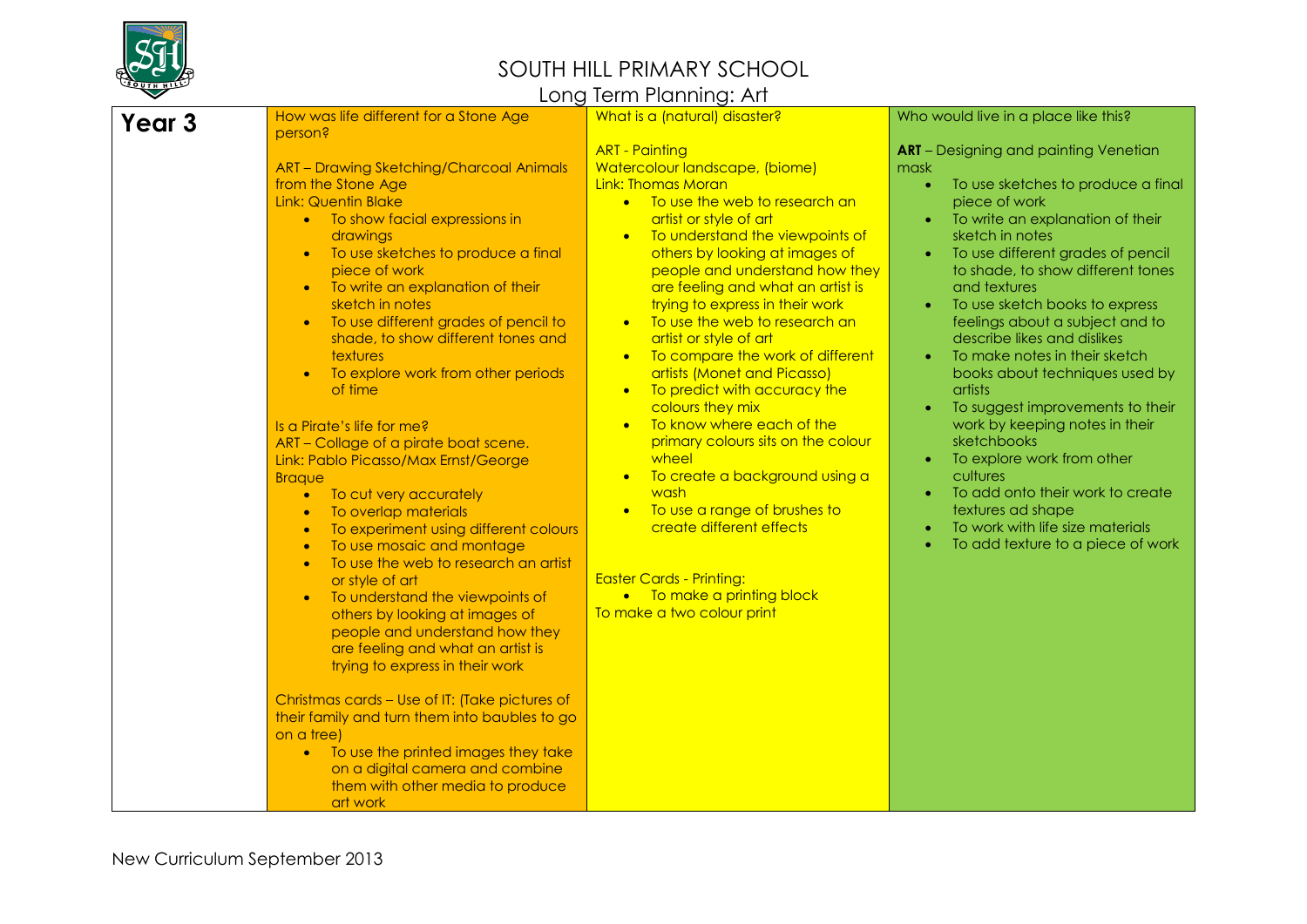

| Year 4 | To use IT programs to create a<br>piece of work that includes their<br>own work and that of others<br>To make pop up<br><b>MAKING A CERAMIC TILE (AUTUMN 2)</b><br><b>Collage</b>                                                                                                                                                                                                                                      | <b>MAKING BUNTING (SPRING 2) DT</b><br><b>PROJECT</b>                                                                                                                                                                                                                                                                                                                                                                                                                                                                                                                                                                                                                                | <b>ICT PRESENTATIONS (SUMMER 2) ICT</b><br><b>PROJECT 'Authoring'</b>                                                                                                                                                                                                                                                                                  |
|--------|------------------------------------------------------------------------------------------------------------------------------------------------------------------------------------------------------------------------------------------------------------------------------------------------------------------------------------------------------------------------------------------------------------------------|--------------------------------------------------------------------------------------------------------------------------------------------------------------------------------------------------------------------------------------------------------------------------------------------------------------------------------------------------------------------------------------------------------------------------------------------------------------------------------------------------------------------------------------------------------------------------------------------------------------------------------------------------------------------------------------|--------------------------------------------------------------------------------------------------------------------------------------------------------------------------------------------------------------------------------------------------------------------------------------------------------------------------------------------------------|
|        | Can they use ceramic mosaic?<br>Can they combine visual and tactile<br>qualities?<br><b>MAKING A ROMAN POT (AUTUMN 1) DT</b><br><b>PROJECT</b><br><b>3D/Textiles</b><br>Do they experiment with and<br>combine materials and processes<br>to design and make 3D form?<br>Can they begin to sculpt clay and<br>other mouldable materials?<br><b>Knowledge</b><br>Can they explain art from other<br>periods of history? | <b>3D/Textiles</b><br>Can they use early textile and<br>sewing skills as part of a project?<br><b>Knowledge</b><br>Can they experiment with<br>different styles which artists<br>have used?<br><b>WATERCOLOUR PAINTING (SPRING 1)</b><br><b>Drawing</b><br>Can they begin to show facial<br>expressions and body language<br>in their sketches?<br>Can they identify and draw<br>simple objects, and use marks<br>and lines to produce texture?<br>Can they organise line, tone,<br>shape and colour to represent<br>figures and forms in movement?<br>Can they show reflections?<br>Can they explain why they have<br>chosen specific materials to<br>draw with?<br><b>Painting</b> | <b>Use of ICT</b><br>Can they present a collection of<br>their work on a slide show?<br>Can they create a piece of art<br>work which includes the<br>integration of digital images they<br>have taken?<br>Can they combine graphics and<br>text based on their research?<br><b>Sketch books</b><br>Can they produce a montage all<br>about themselves? |
|        |                                                                                                                                                                                                                                                                                                                                                                                                                        |                                                                                                                                                                                                                                                                                                                                                                                                                                                                                                                                                                                                                                                                                      |                                                                                                                                                                                                                                                                                                                                                        |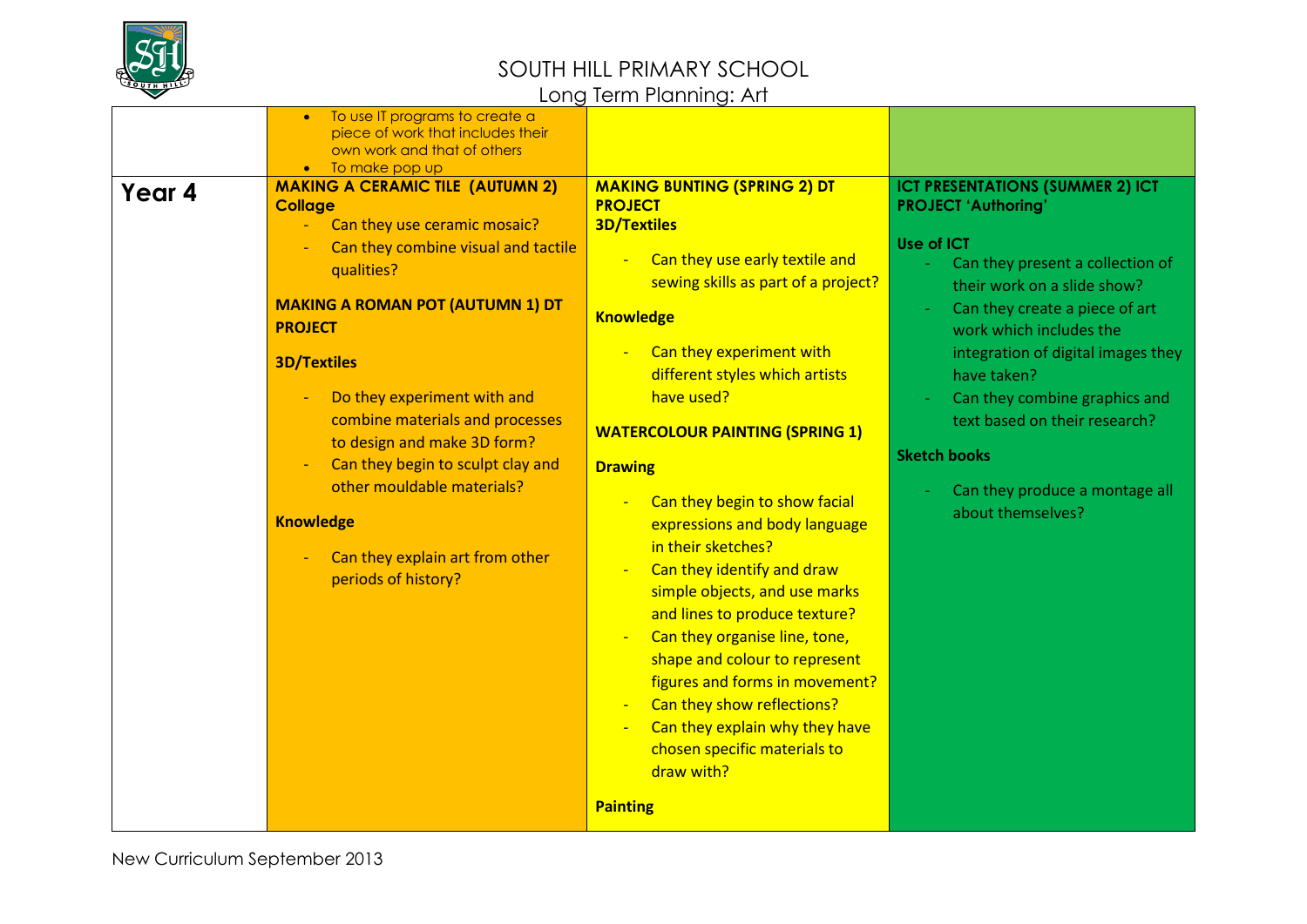

|        |                                           | <u>.</u>                                                                                                                                                                                                                                                                                                                                                        |                                                    |
|--------|-------------------------------------------|-----------------------------------------------------------------------------------------------------------------------------------------------------------------------------------------------------------------------------------------------------------------------------------------------------------------------------------------------------------------|----------------------------------------------------|
|        |                                           | Can they create all the colours<br>$\frac{1}{2}$<br>they need?<br>Can they create mood in their<br>$\blacksquare$<br>paintings?<br>Do they successfully use shading<br>$\sim$<br>to create mood and feeling?<br><b>Painting/Drawing:</b>                                                                                                                        |                                                    |
|        |                                           | Link Artist: (was J.M.W Turner - but<br>now covered in Yr3)<br>NB - 2020-21 Focus on a different<br>artist who is better known for<br>watercolour painting E.G.<br><b>Famous artists - Thomas Moran</b><br>(inspired by Turner)<br><b>John Singer Sargent</b><br><b>Contemporary artists - Adrienne</b><br>Pavelka - NZ artist<br>John Campbell - Lake District |                                                    |
|        |                                           | Water colour landscapes<br>(link to impressionism)<br>To know how secondary colours are<br>made.<br>To create different tints, shades and<br>tones of colour.<br>To use watercolour to mix shades and<br>colours.<br>To explore the work of Turner.<br>To paint a mountain landscape in the<br>style of turner.                                                 |                                                    |
| Year 5 | <b>SKETCHING - DRAGON EYES (AUTUMN 1)</b> | <b>MOULABLE MATERIALS - Egyptians</b><br><b>Death Masks (SPRING 1)</b>                                                                                                                                                                                                                                                                                          | <b>PAINTING - HOCKNEY Landscapes</b><br>(SUMMER 1) |
|        | <b>Drawing</b>                            |                                                                                                                                                                                                                                                                                                                                                                 | Painting                                           |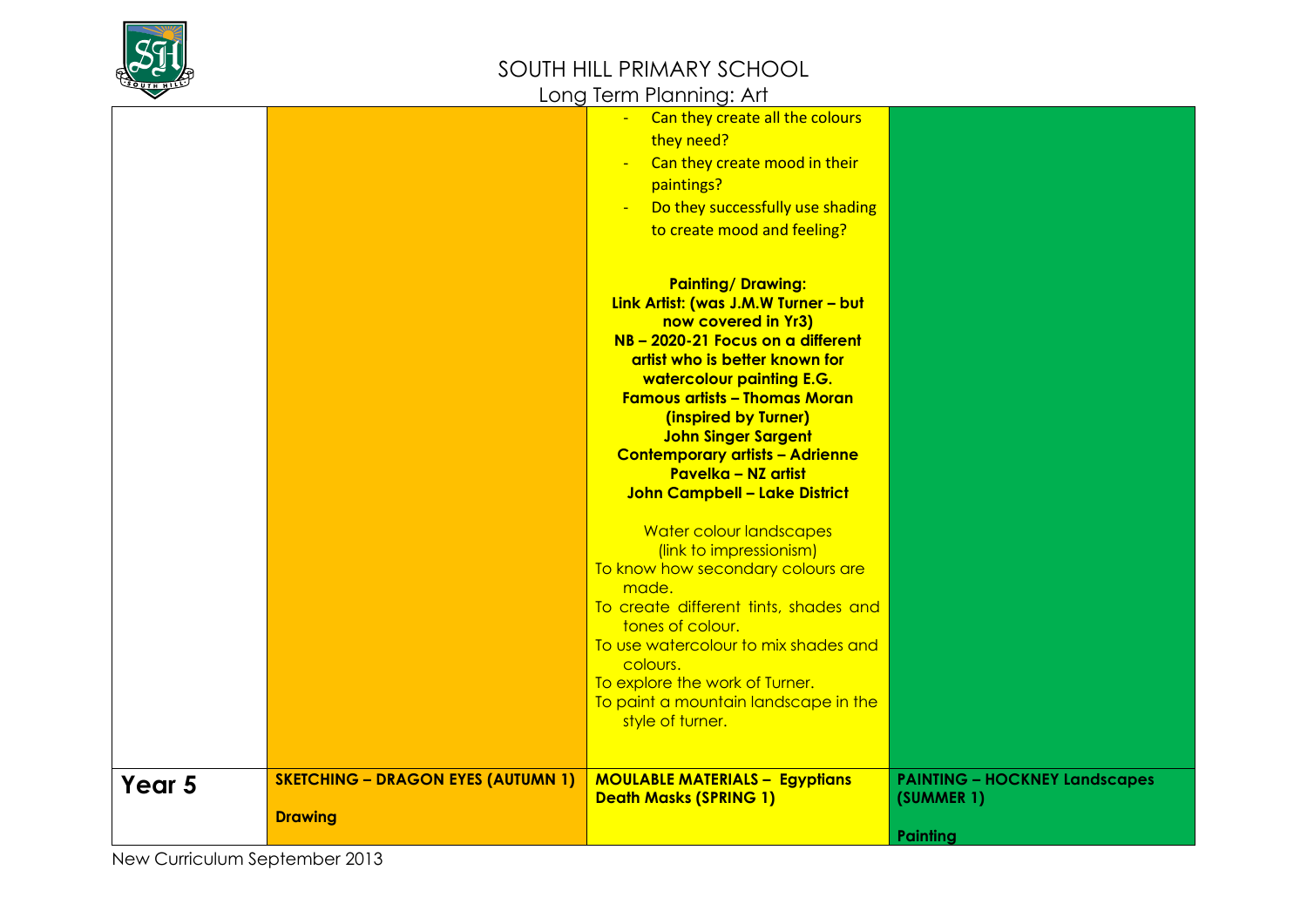

|                                                                 | LUNG TUNNI KINING. AT                     |                                       |
|-----------------------------------------------------------------|-------------------------------------------|---------------------------------------|
| - Can they identify and draw simple                             |                                           | - Can they create a range of moods    |
| objects, and use marks and lines to                             | 3D                                        | in their paintings?                   |
| produce texture?                                                | - Do they experiment with and             |                                       |
| - Do they successfully use shading to                           | combine materials and processes to        | - Can they express their emotions     |
| create mood and feeling?                                        | design and make 3D form?                  | accurately through their painting and |
| - Can they organise line, tone, shape                           |                                           | sketches?                             |
| and colour to represent figures and                             | - Can they sculpt clay and other          | - Can they show reflections?          |
| forms in movement?                                              | mouldable materials?                      |                                       |
|                                                                 |                                           | <b>Knowledge</b>                      |
| Link Artist - Barbara Hepworth -                                | - Do they keep notes in their             | - Can they experiment with different  |
| <b>Sculptures and Form</b>                                      | sketchbooks as to how they might          | styles that artists have used?        |
|                                                                 | develop their work further?               |                                       |
| <b>USE OF IT - DIGITAL DRAWINGS AND</b>                         |                                           |                                       |
| <b>EDITING (AUTUMN 2)</b>                                       | - Do they use their sketchbooks to        |                                       |
|                                                                 | compare and discuss ideas with            |                                       |
| Use of IT                                                       | others?                                   |                                       |
| - Can they create a piece of art work                           |                                           |                                       |
| which includes the integration of digital                       | Link: History of Sculpting                |                                       |
| images they have taken?<br>- Can they combine graphics and text |                                           |                                       |
| based on their research?                                        | <b>TEXTILES - SOUTH AMERICAN BAGS</b>     |                                       |
| - Can they scan images and take digital                         | (SPRING 2)                                |                                       |
| photos, and use software to alter them,                         |                                           |                                       |
| adapt them and create work with                                 | - Can they use textile and sewing skills  |                                       |
| meaning?                                                        | as part of a project, e.g. hanging,       |                                       |
| - Can they create digital images with                           | textile book, etc.? This could include    |                                       |
| animation, video and sound to                                   | running stitch, cross-stitch, backstitch, |                                       |
| communicate their ideas?                                        | appliqué and/or embroidery.               |                                       |
|                                                                 |                                           |                                       |
| Link Artist $-$ TBC                                             |                                           |                                       |
|                                                                 |                                           |                                       |
| <b>Printing - Christmas Cards</b>                               |                                           |                                       |
|                                                                 |                                           |                                       |
| - Can they print using a number of                              |                                           |                                       |
| colours?                                                        |                                           |                                       |
| - Can they create an accurate print                             |                                           |                                       |
| design that meets a given criteria?                             |                                           |                                       |
|                                                                 |                                           |                                       |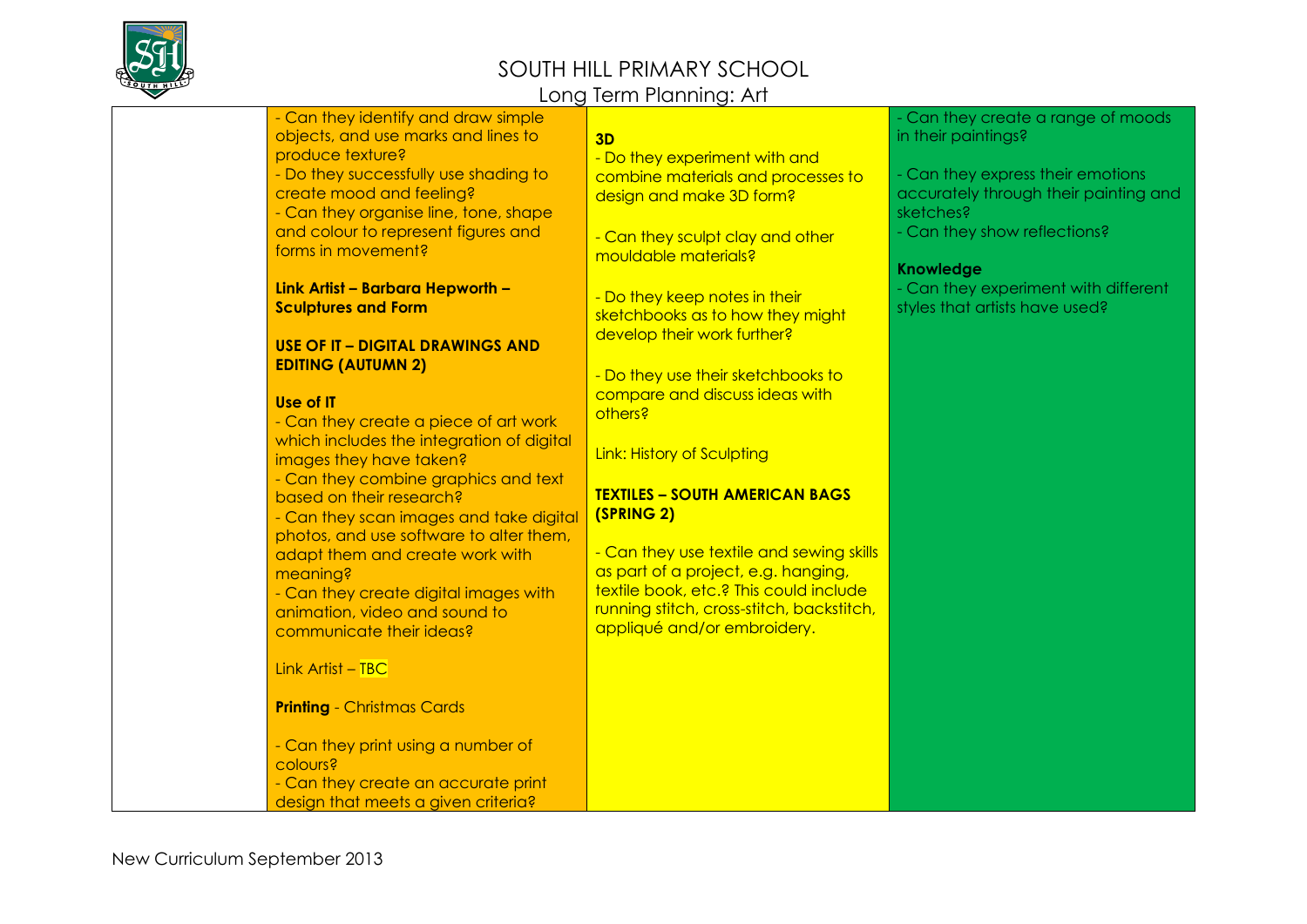

|        | - Can they print onto different              |                                           |                                                    |
|--------|----------------------------------------------|-------------------------------------------|----------------------------------------------------|
|        | materials?                                   |                                           |                                                    |
|        |                                              |                                           |                                                    |
| Year 6 | <b>The Blitz Artwork - AUTUMN 1</b>          |                                           | <b>Collage - SUMMER 1</b>                          |
|        | <b>Printing</b>                              | <b>SPIDERWICK - SPRING!</b>               | Can they justify the materials they have           |
|        |                                              | <b>Drawing</b>                            | chosen?                                            |
|        | Can they overprint using different colours?  |                                           | Can they combine pattern, tone and                 |
|        | Do they look very carefully at the methods   | Do their sketches communicate emotions    | shape?                                             |
|        | they use and make decisions about the        | and a sense of self with accuracy         |                                                    |
|        | effectiveness of their printing methods?     | and imagination?                          | <b>Sketch Books</b>                                |
|        | Print with 2 colour overlays                 | Can they explain why they have            | Do their sketch books contain detailed.            |
|        |                                              | combined different tools to create their  | notes, and quotes explaining about items?          |
|        | <b>PAUL NASH - Artist</b>                    | drawings?                                 |                                                    |
|        |                                              |                                           | Do they compare their methods to those             |
|        | <b>Sketch Books</b>                          | Can they explain why they have chosen     | of others and keep notes in their sketch<br>books? |
|        | Do their sketch books contain detailed       | specific drawing techniques?              |                                                    |
|        | notes, and quotes explaining about items?    |                                           | Do they combine graphics and text based            |
|        |                                              | Painting                                  | research of commercial design, for                 |
|        | Do they compare their methods to those of    |                                           | example magazines etc., to influence the           |
|        | others and keep notes in their sketch books? | Can they explain what their own style is? | layout of their sketch books.                      |
|        | Do they combine graphics and text based      | Can they use a wide range of techniques   | Do they adapt and refine their work to             |
|        | research of commercial design, for example   | in their work?                            | reflect its meaning and purpose, keeping           |
|        | magazines etc., to influence the layout of   |                                           | notes and annotations in their sketch              |
|        | their sketch books.                          | Can they explain why they have chosen     | books?                                             |
|        | Do they adapt and refine their work to       | specific painting techniques?             |                                                    |
|        | reflect its meaning and purpose, keeping     | <b>Sketch Books</b>                       | Improve mastery of art & design                    |
|        | notes and annotations in their sketch books? |                                           | techniques of drawing with pencil-                 |
|        |                                              | Do their sketch books contain detailed    | Landscape Art - sketching and collage              |
|        | Also link to great artists, architects and   | notes, and quotes explaining about        | <b>Artist: Beatriz Milhazes</b>                    |
|        | designers in history.                        | <i>items?</i>                             | & Decoupage                                        |
|        |                                              | Do they compare their methods to those    |                                                    |
|        |                                              | of others and keep notes in their sketch  | Vocabulary                                         |
|        |                                              | <b>books?</b>                             |                                                    |
|        |                                              |                                           | Use of IT - into collage piece                     |
|        |                                              |                                           |                                                    |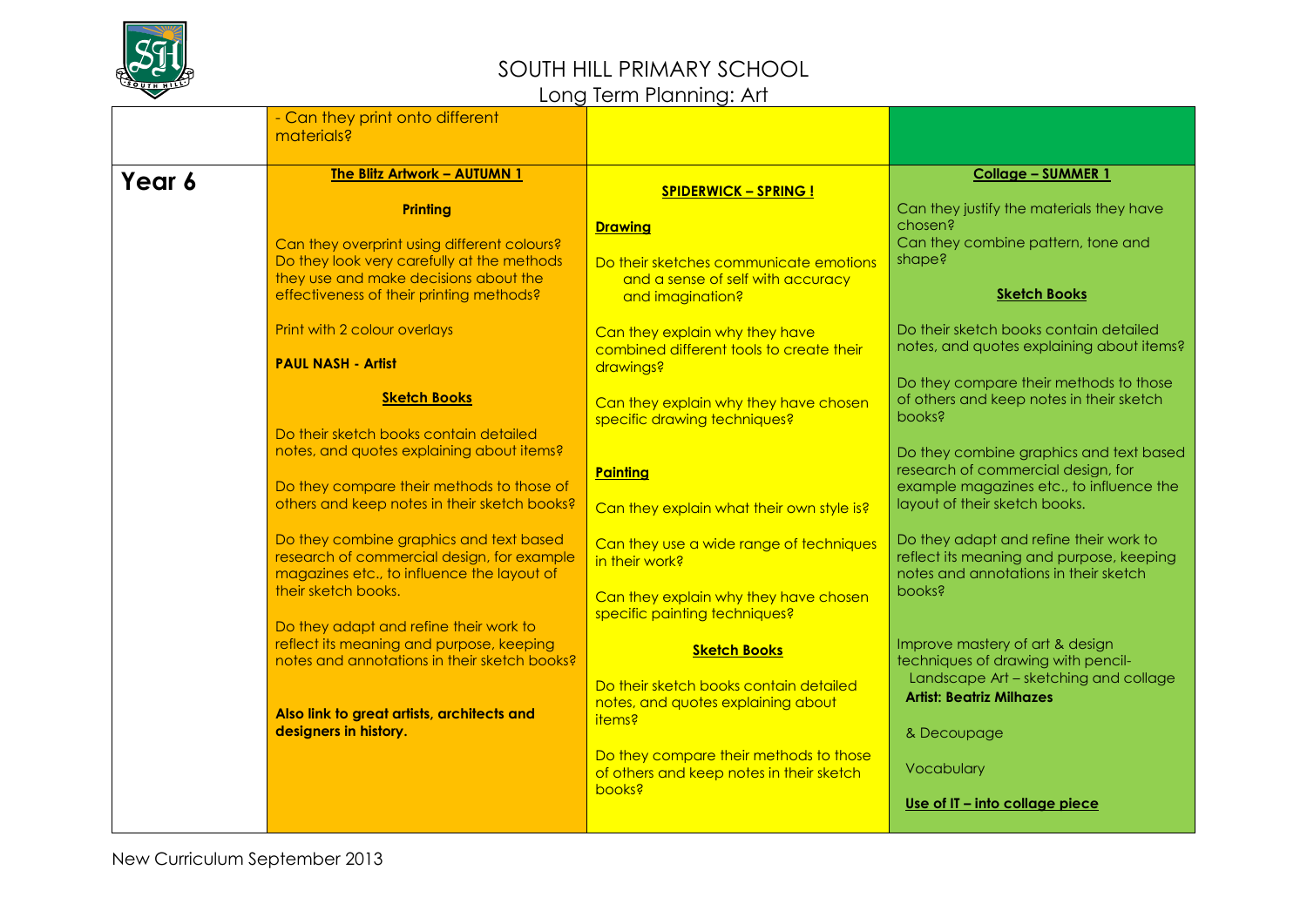

|  | Long Term Planning: Art |  |
|--|-------------------------|--|
|  |                         |  |

|  | Do they combine graphics and text<br>based research of commercial design, for<br>example magazines etc., to influence the<br>layout of their sketch books.<br>Do they adapt and refine their work to<br>reflect its meaning and purpose, keeping<br>notes and annotations in their sketch<br>books? | Do they use software packages to<br>create pieces of digital art to design?<br>Can they create a piece of art which<br>can be used as part of a wider<br>presentation?<br>Also link to great artists, architects and<br>designers in history. |
|--|-----------------------------------------------------------------------------------------------------------------------------------------------------------------------------------------------------------------------------------------------------------------------------------------------------|-----------------------------------------------------------------------------------------------------------------------------------------------------------------------------------------------------------------------------------------------|
|  | Also link to great artists, architects and<br>designers in history.                                                                                                                                                                                                                                 | <b>DT – MAYAN DIOROMA</b>                                                                                                                                                                                                                     |
|  | <b>ARTIST - Van Gogh and Toni Di Terlizzi</b>                                                                                                                                                                                                                                                       | Can they create models on a range of<br>scales?<br>Can they create work which is open to<br>interpretation by the audience?<br>Can they include both visual and tactile<br>elements in their work?                                            |

| The New Curriculum 2013                                                                                                                                                                                             | The New Curriculum 2013                                                                                                                                                                                                                                    |
|---------------------------------------------------------------------------------------------------------------------------------------------------------------------------------------------------------------------|------------------------------------------------------------------------------------------------------------------------------------------------------------------------------------------------------------------------------------------------------------|
| Art and Design: Key stage 1                                                                                                                                                                                         | Art and Design: Key stage 2                                                                                                                                                                                                                                |
| Pupils should be taught:<br>• to use a range of materials creatively to<br>design and make products<br>• to use drawing, painting and sculpture to<br>develop and share their ideas, experiences<br>and imagination | Pupils should be taught to develop their<br>techniques, including their control and their use<br>of materials, with creativity, experimentation and<br>an increasing awareness of different kinds of art,<br>craft and design.<br>Pupils should be taught: |